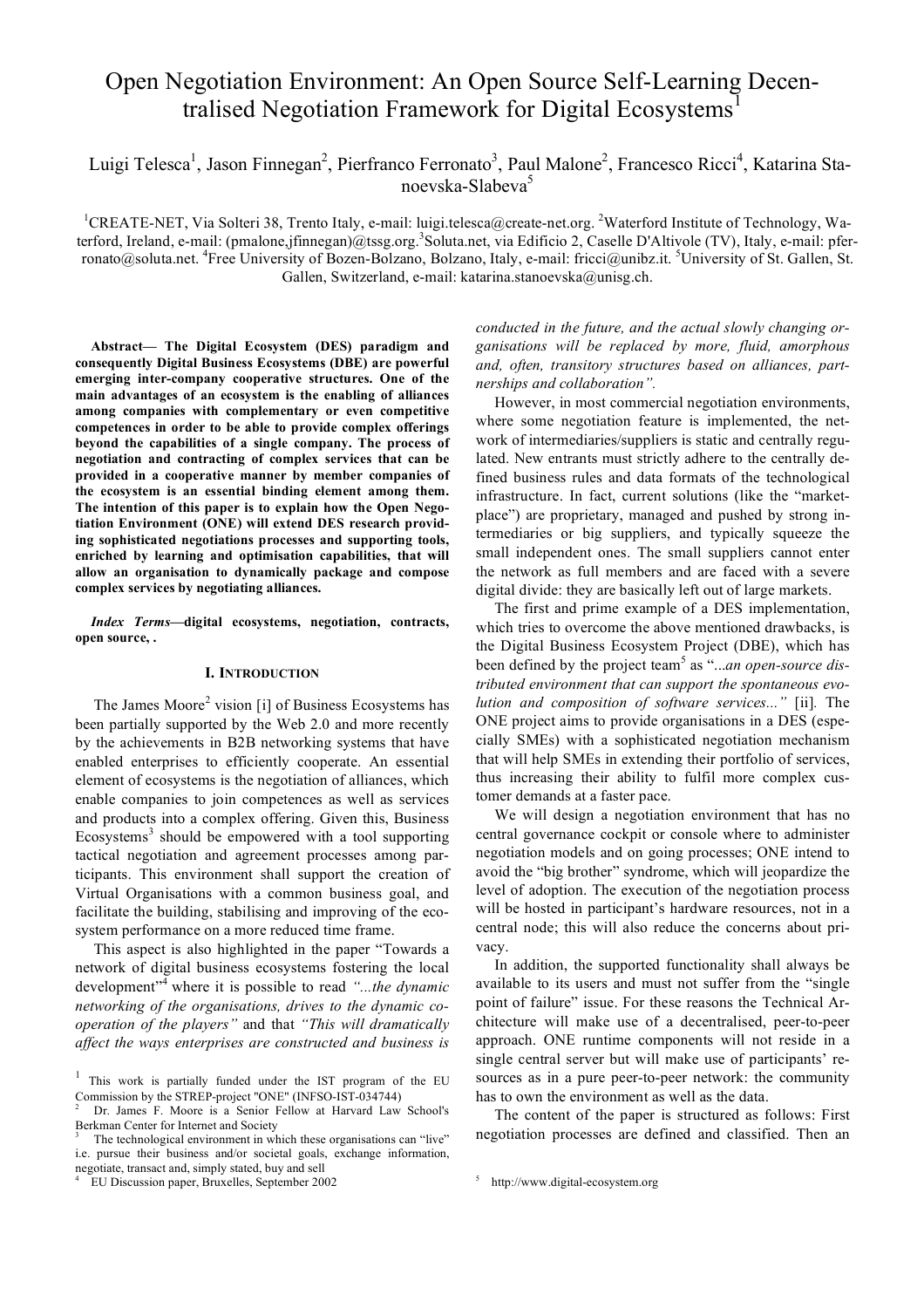overview of the state of the art is given, and the intended improvement of the state of the art is described. Finally the architecture of the ONE platform is presented.

# **II. DEFINITION AND CLASSIFICATION OF NEGOTIATION**

In literature there are many definitions for negotiations (see for example [iii], [iv], [v], [vi]. A common element for all definition is that negotiation is a process among two or several parties attempting to come to a common agreement on some matter [iv] or commitment to a course of action [iii]. The main features of the negotiation process are dealing or bargaining [iii] and communication [iv] among the involved parties. By combining the most important parts of the various definitions, the following definition will be applied in this paper:

"Negotiation is a process involving dealing [iii] and communication [iv] among two or more parties, which intend to reach a mutually accepted agreement [iii], [iv] on a given matter and commit to a course of action". Negotiations are common in various areas such as politics and business. In this paper business negotiations will be considered. Electronic negotiations or e-negotiations are business negotiations conducted electronically, for example via the Internet [vii].

Depending on the focus of the negotiation processes, they can be classified in quantitative (auctions) and qualitative negotiation processes. The main form of quantitative negotiations, i.e., auctions, focuses on price negotiation. Auctions follow a clearly structured procedure, for example Dutch or English auction, according to which competitive bids are placed until an agreement is reached. In addition there are also multi-attribute auctions, which try to take several attributes into account (see [viii]).

Compared to auctions qualitative negotiations do not have the competitive approach, but are based on a more unstructured dealing and bargaining negotiation process. The different negotiation processes can be classified according to the number of involved topics and the number of aspects that are under consideration. With respect to number of participants, bilateral and multi-party negotiation can be distinguished and with respect to the considered aspects in the negotiation, single and multi-issue negotiations can be distinguished. The more parties and aspects are involved the more complex the negotiation process gets.

# III. **OVERVIEW OF DOCUMENTS AND WORKFLOWS INVOLVED IN A NEGOTIATION**

Business negotiations are based on specific legal documents and follow a specific workflow, which can vary in the number of iterations necessary to reach an agreement [ix] [vii]. The typical workflow and documents will be described below on the example of bilateral negotiation processes.

Negotiation is usually initiated by one party, who usually also coordinates the process. The negotiation can be initiated by a published tender, inviting offers from different parties. The party providing an offer is called the offeror. The counterpart, who receives the offer, is called the offeree. In a business negotiation one of these roles is taken over by a buyer, the other role by a seller.

The offeror is legally bound to his offer in the way he made it until the offeree responds to the offer. That means if the offeree accepts the offer a legal correct contract is established. Of course an offer will not exist eternally: The offeror is allowed to assume that the offeree did not accept the offer when he does not react in a reasonable length of time.

A negotiation can also start with publishing a tender and inviting interested companies to provide offers. The difference to an offer is that the originator of an invitation to treat is not bound to his declaratory act. He can revoke it at any time. When the addressee of an invitation to treat wants to accept this declaratory act he has to make an offer, and this offer has to be accepted again by the originator of the invitation to treat.

The addressee of an offer or of an invitation to treat can accept or turn down the received declaratory act. Besides this there is a third way to react: If the addressee is willing to enter into the proposed contract but wants to change the conditions he can make a counter invitation to treat or even a counter offer. This turns into a normal invitation to treat or a normal offer again when the addressee receives them. They can be accepted, turned down or answered with another counter invitation to treat or another counter offer. Whenever a new counter offer is created the originator of the former offer is no longer bound to his declaratory act.

So we can summarise that the contract negotiation starts always either with an invitation to treat or with an offer. There are several ways to react to those first declaratory acts. An unaccepted or a missing answer ends the contract negotiation. With a counter invitation to treat or a counter offer the contract negotiation continues. Only an acceptance to an offer establishes a contract. An invitation to treat cannot be accepted but must be answered with an offer if a contract will be established. This offer must be accepted by the originator of the invitation to treat in order to create a legally binding contract. The various stages of the process and the possible outcome documents are described in Fig. 1.

A multi-party and multi-issue negotiation consists of several interrelated bilateral negotiation. This could be illustrated with an example from the construction industry: The responsibility for building is usually taken by a coordinating architect. In order to build the house he needs expertise for windows, floors, roofs, etc. Each part has to be negotiated and is interrelated with the others. The overall constraints for all negotiations are usually the available time, financial resources and required quality. A multi-party and multi-issue negotiation consists therefore of several bilateral negotiations, that all together have common constraints that in sum have to be reached.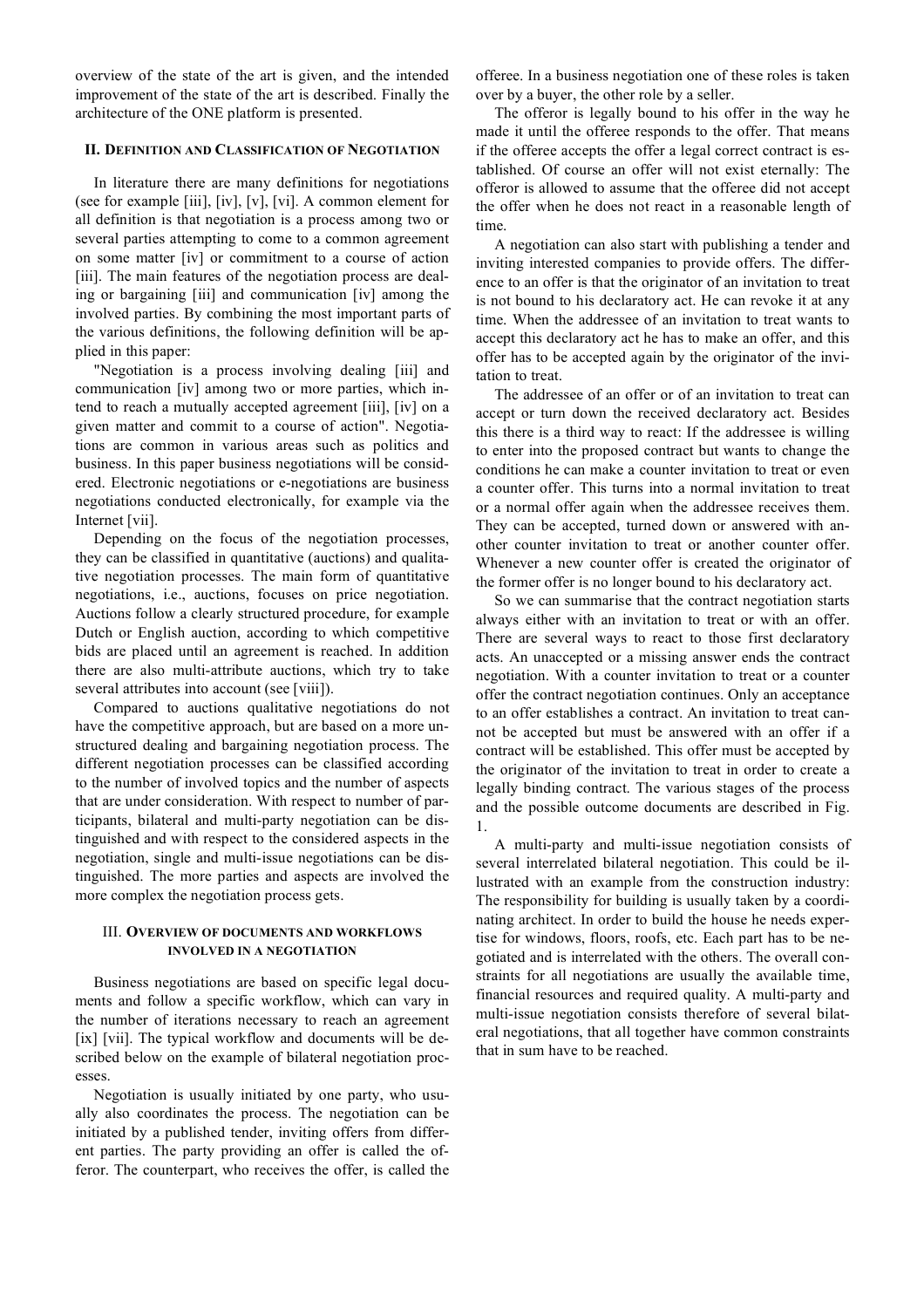

Fig. 1 Workflow of a negotiation process

# **IV. STATE OF THE ART OF NEGOTIATION SUPPORT SYSTEMS**

To support humans involved in negotiations, two kinds of systems have been developed in the past: Negotiation Software Agents (NSA) and Negotiation Support Systems (NSS).

Negotiation software agents (NSA) are programs that carry out operations on behalf of a user with some degree of independence and autonomy [x]. Their purpose is to automate different negotiation tasks arising from buying and selling products over the Web [x]. In these systems the use of negotiation methodologies is often over simplified and they are basically engaged in bidding or in simple-issue negotiations with predefined behaviour, strategy and tactics. In this respect, Machine Learning research in automated negotiation, has focussed on optimization methods to improve an agent bid policy, either based on genetic algorithms or on reinforcement learning approaches [xi] [xii]. Hence, in these approaches the goal is to identify the optimal action for an autonomous agent that is supposed to act on behalf of the user, and the agent is not concerned with interacting with the user (principal). More in general, machine learning in multi-agent interaction (e.g. coordination, negotiation) is an extremely complex topics and only simple two-players games with fairly reduced set of actions have been addressed so far [xiii]. Hence, in order to build a practical solution in realistic context, as we aim in the ONE project, tradeoffs between optimality of the recommended negotiation strategy and feasibility of the approach must be considered.

As we noted above, negotiation software agents (NSA) may take over well-defined and structured activities in a negotiation but it is not necessary (or useful) for the agents to handle all the tasks [xiv]. The ill-defined and ambiguous issues, decision regarding relationship between parties,

modification of the rules and parameters are better left to the human negotiators (principals). For these reasons Negotiation Support Systems (NSS) have been proposed to facilitate the various phases of the negotiation process such as understanding the negotiation case, assigning preferences for negotiable issues, and setting reservation levels before the negotiation begins. NSS ranges from systems that help negotiators prepare for a negotiation, to mediation and interactive systems that restructure the way negotiations usually take place [xv]. Process Support Systems are a particular type of NSS. They operate at the bargain table and can either provide a mediation function or an individual support function. In the ONE project we are particularly focussed on the individual support, which means (in general) to provide parties with analytical visualization tools and with communication facilities. In ONE we will extend these functions considering decision support, via recommender systems for negotiation task guidance. We note that none of previously developed NSS have used Machine Learning techniques to learn the system behaviour in support of the user. In classical NSS, the system behaviour is hard coded by the designer. Therefore, we now introduce the concept of recommender systems for multi-stage decision problems. These technologies are capable of learning an optimal behaviour for the recommendation agent, by analysing data related to previous interactions (recommendations) between the system and the user.

#### **V. ADVANCING THE STATE OF THE ART**

ONE will contribute to the scientific state of the art in several respects. The project will base its innovative solution on a number of cutting edge technologies and scientific results. In particular ONE will develop a meta model driven business negotiation engine, using a modelling language, that could give rise to a set of standard negotiation engines similar to what occurs with workflows (WFMC $<sup>6</sup>$  XPDL and WF-XML) and business processes</sup> (OMG BPMN<sup>7</sup>, OASIS<sup>8</sup> WSBPEL). A user can define a custom negotiation process taking into account for example, negotiation rules, legal rules, pricing policy, reserve price, logical process descriptions and other specification using a XML based scripting language. The runtime negotiation engine will be in charge of executing the defined process as a facilitator between parties that take into account the defined strategy and rules until the negotiation is -hopefully- closed successfully.

The platform will actively support the human negotiators by exploiting automatic learning techniques applied to the goal of learning the best negotiation strategies in a multiagent environment. Recommender systems have been applied, until now, for supporting simple (non-sequential) purchase decision tasks, mainly for b2c applications in electronic storefronts [xvi] or for matching a service request with a service offer (a functionality already supported in DBE). The goal in classical recommender systems is to

<sup>6</sup> The Workflow Management Coalition, http://www.wfmc.org/

<sup>7</sup> Business Process Modeling Notation http://www.bpmn.org <sup>8</sup> OASIS http://www.oasis-open.org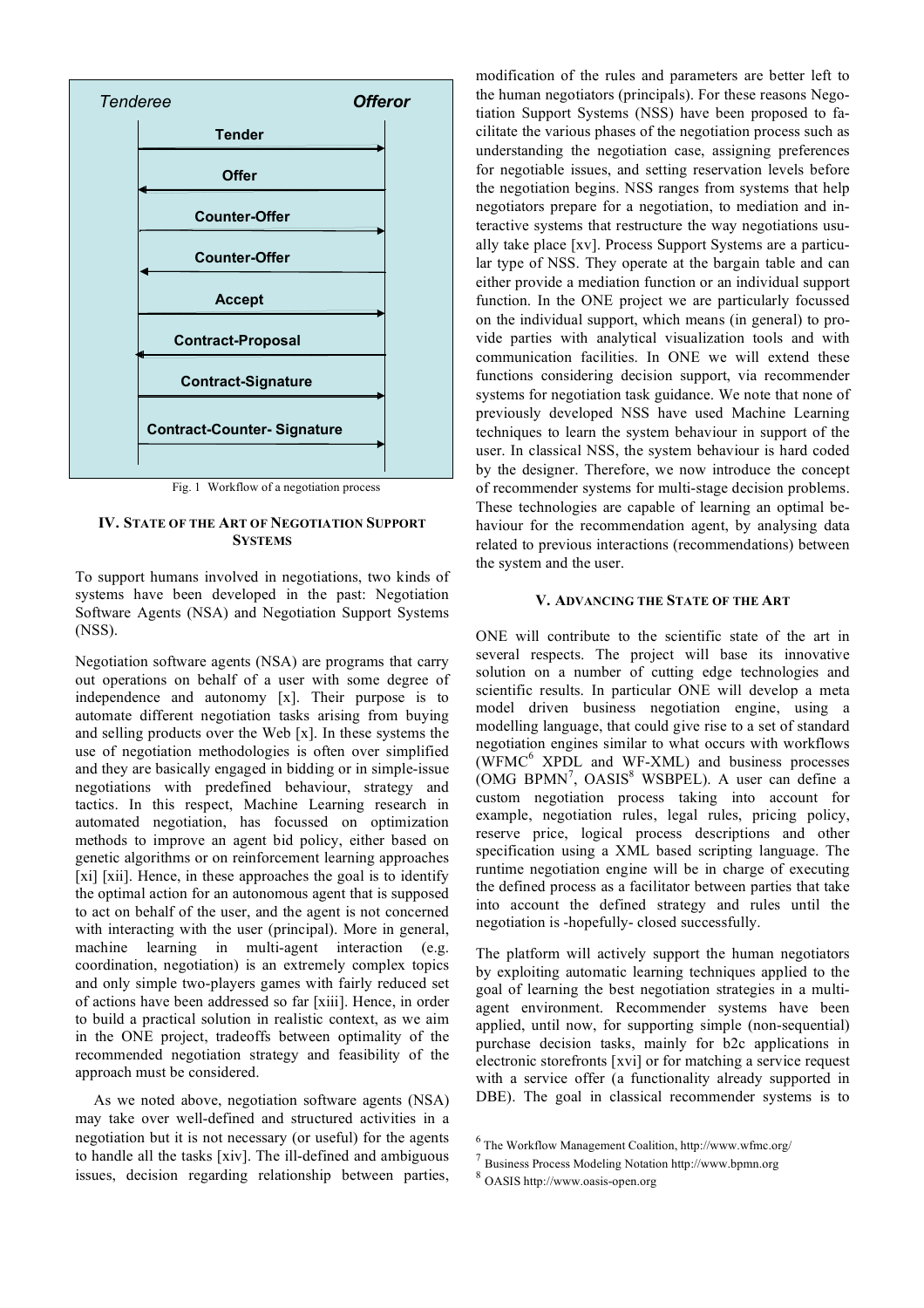support one single decision and not a multi-stage and multiagents process as we shall do in the negotiation process supported by ONE. Our basic reference model for modelling and solving multi-stage decision process will be that of Markov Decision Process and Partially observable Markov Decision Process (MDP, POMDP) [xvii]. In this setting, a set of state variables will describe a precise state of the user-computer interaction during a negotiation process (both the negotiator and recommending agent). We shall also identify the actions that the recommending agent can make, e.g., suggest the user to make an offer or to consider a new set of preferences. The role of the recommending agent is to identify for each possible state the action to take (strategy). In this context, we shall introduce model-based (i.e. with an explicit representation of the state transition probabilities) reinforcements learning methods. and we shall use them to learn the optimal policy for conducting the negotiation.

The personal negotiation recommender that will support a user will be hybrid [xviii] and conversational, and will compute the recommended actions exploiting a distributed knowledge base, which expands the personal knowledge base of an actor, and makes possible to speed-up the policy learning process, exploiting experiences gathered not only by the supported user but also by a community of trusted partners [xix].

Finally, methods for characterizing and analysing a large population of negotiating partners viewed as a complex ecosystem will be studied. The collective and emergent behaviour will be analysed, the heterogeneity and diversity of the ecosystem will be characterised and self–stabilizing methods, such as mechanisms to help the system to get rid of harmful behaviours, will be applied to the specific context of the negotiation. The challenge here is to gain capabilities of the design of a population of agents, which represent SME, introducing heterogeneity in such a way the full ecosystem will lead to "better" negotiations and higher rates of "good" contracts.

ONE supports a model of collaboration and trust based on the idea of "collaborative multi-agent systems", where agents can work and learn with other trusted agents and develop collaborative learning schemes. We will develop models of information and knowledge sharing, taking into account privacy concerns, based on a model of multiple agent clusters, characterised by different levels of trust.

Identity management has become a major security issue over the last years. Currently there are a number of efforts for providing a general identity management framework. However, most of them have remained within a federationbased principal where a coalition of trusted partners form a federation and a central identity provider manages partner's identities within the federation.

ONE platform will provide an identity management model that supports management of partners' identities in a decentralized and peer-to-peer fashion. As such, the model will provide a solution based on the existing technologies (e.g. X.509, PGP, SPKI, SAML) properly adapted to the needs of ONE negotiation platform. At the same time, the identity model will enable partners to control the privacy of identifiable information by means of pseudonyms. ONE will investigate the cutting edge result in FP6 projects like the DBE for possible adoption of identification frameworks.

ONE will also explore a novel research direction with respect to the state-of-the-art of reputation-based models – combining reputation mechanisms with the learning and evolution aspects of the ONE platform. It will explore possible synergies between the reputation techniques and the learning and recommendation approaches used in ONE. Those synergies are expected to evolve the reputation rating scheme to new evolutionary criteria. Thus, the reputationbased trust will evolve SMEs in a new dimension of establishing trust relationships.

# **VI. A MODEL DRIVEN ARCHITECTURE**



#### Fig. 2 ONE architecture layout

ONE will not be built around a set of predefined and fixed number of tender types, or negotiation strategies (e.g. English Auction), instead it make use of a modelling language for describing negotiations processes, formation of contracts, agreements and all the required models we will identify. To this extent ONE will made extensive use of the Model Driven Architecture (MDA) [xx]. One of its most important properties is the possibility to automatically generate applications or models from other models. In ONE, the ability to generate code from models, will be used to support automated implementation of the negotiation process.

We will specify the necessary mechanisms for extensibility of the environment and create guidelines, to allow developers (possibly, contributors from the open source community) to plug-in new components. MDA and UML will provide the standard foundation for expressing metamodels and for supporting their translation and refinement into application domain specific models. Employing Meta Object Facility (MOF), the OMG founding language of MDA, essentially achieves this.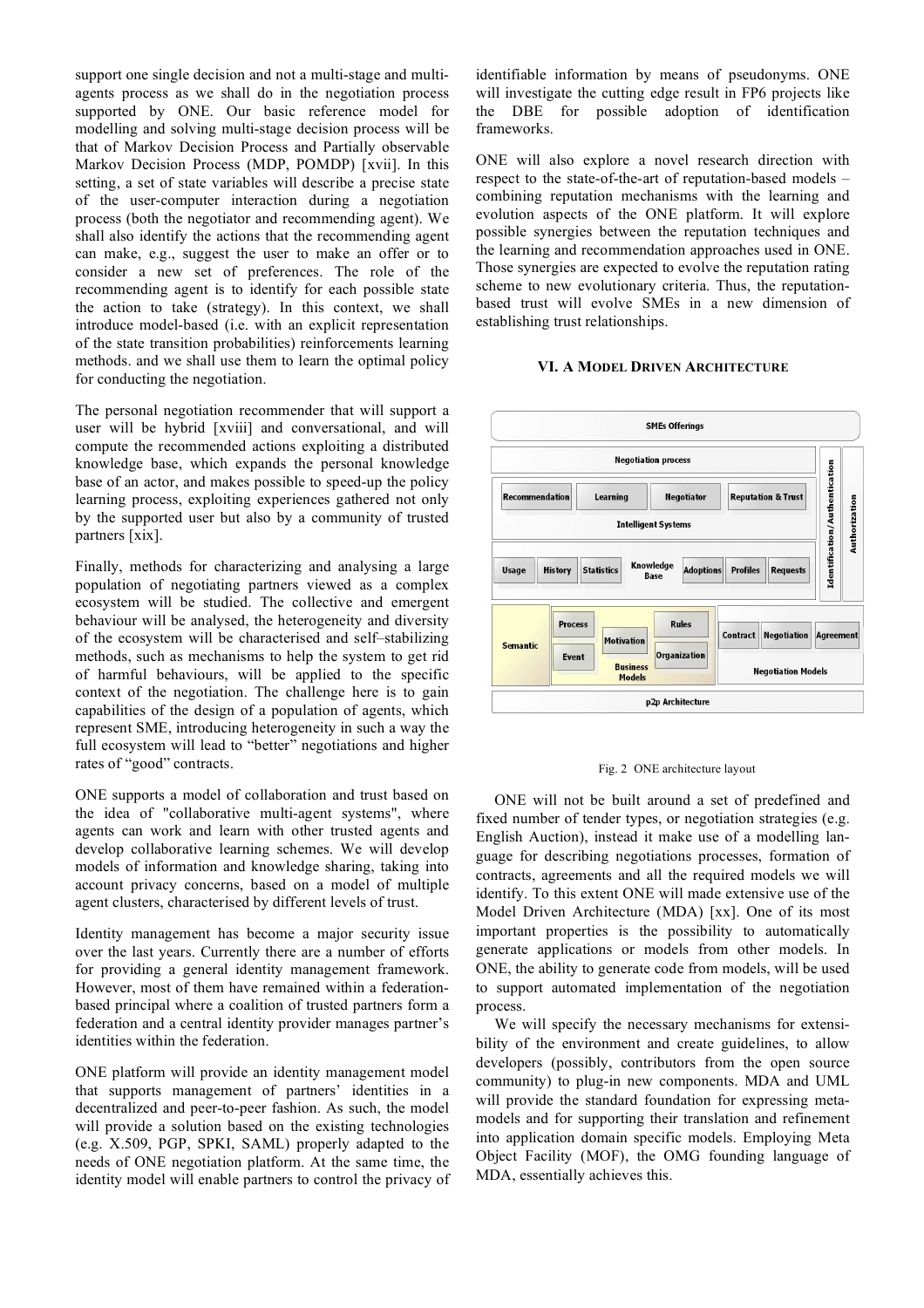By adopting MDA, we will also make use of standard model encoding called XMI (XML Metadata Interchange) that will guarantee the ability to interchange models (as well as meta models and data) between other XMI compliant tools like repositories and modellers. ONE will also adopt standard MOF based interfaces for accessing models from repository like Java Metadata Interface (JMI), hence allowing an application integration approach with MOF based model repositories. We expect that this ability will ease the integration with current digital ecosystems implementations.

# *DES technology integration*

The negotiation environment will be deployed as a DES service reusing its execution infrastructure (ref. Figure 2 below). Front-end negotiation consoles will be delivered lo local user's Internet workstations as DBE services while the negotiation environment will be available as a remote service.

It is fundamental to highlight that, in compliance with the Ecosystem Oriented Architecture (EOA) principles, the negotiation engine is not a central server. As such the topology is not a star based, but on the contrary it spouses the de-centralized architectural approach. There is not a single point of failure in the environment: any negotiation engine available in the network could be used, and beside the obvious advantages regarding reliability, it avoids the political issue called "big brother syndrome". In presence of single central node, an organization could control or spy the entire environment. ONE will be implemented using the peer-topeer based technologies, which is already available in the DBE project.

The adoption of MDA features addressing model storage, processing and encoding will greatly facilitate the integration with DBE business models.

# **VII. ONE STAKEHOLDERS AND WORKFLOW**

Within ONE, intermediaries will define the procurement process by reusing and adapting tender descriptions they created in the past (for similar tenders). ONE will also allow the specification of 'tender templates'. As such there is no need to create a negotiation model every time a tender starts. ONE design tool will provide extensive support for model creation.

After completing the creation of a formalised specification for the tender, the SME user asks ONE to generate an executable negotiation process from such a model and deploy it on the execution platform.

The negotiation run-time platform and the negotiation components will be installed in a peer-to-peer network and will run collaboratively. SMEs not having the skills or equipment for managing such a software infrastructure, will be able to use the ONE platform using thin clients accessing the platform facilities run by another ecosystem participant.

# *Optimising Negotiations through Adaptive Strategies*

When the negotiation process has been deployed to the

ONE run-time negotiation environment, the intermediary can start negotiations with SME service providers, aiming at creating a best offer for the tender, optimising costs, quality, reliability of providers etc. Negotiation will ultimately result in a signed contract agreement. This phase includes searching for service providers able to provide the services according to the constraints and preferences implied by the tender, running auctions, negotiating detailed conditions with individual service providers, comparing alternative hypotheses, etc.

Strategies are configurable and even autonomously adaptable to other bids being made by other parties. The recommender system will help users to process in the right order the business tasks and take appropriate decisions when needed. This level of automatism applies also to security and trust aspect. The agent will carry on all the technical and cumbersome details of building and synthesizing a trust indication about the service provider/user that the user/service provider can simply accept or reject.

# *Rating and trust management*

During or after completion of the service, as normal business practice, intermediaries collect service rating information from customers. Customer surveys or other tools are used for this purpose. An intermediary usually builds internal repositories of reputation data. However, often they need to partner with providers whose performance record is completely unknown to them. Other mechanisms are then needed to collect ratings, which ensure wider availability of trust and reputation information. ONE supports both a peerto-peer approach for collaborative sharing of reputation information, and also aims at empowering third-party rating agencies. Based on the performance on the last negotiation and service delivery, the rating agencies or the shared collaborative network of peer can upgrade/downgrade automatically the trustworthiness of each service provider registered with them.

Note that such mechanisms require sophisticated privacy and knowledge sharing policies, which must be used for controlling the disclosure of sensitive information. The identity of intermediaries, consortium members and service providers will be managed in a secure and private way. When sensitive information or also the negotiation itself is security sensitive, ONE will protect against unauthorised disclosure that could harm any of the actors. In addition, we stress that the project has adopted an Open Source Licence strategy as defined by the Open Source Initiative [xxi].

# *Evolution and growth of the environment*

The functionalities provided by the ONE environment are expected to grow as result of two forces.

*1. Sharing of models*. ONE will support knowledge sharing through a shared, distributed information repository. An example of the openness of the platform is that every SME may reuse and adapt the models defined for tenders by a partner. Over time, libraries of specifications for contracts, tenders in different service domains (e.g. public health system tenders) etc will emerge and will be available for community use. This will drastically reduce the time re